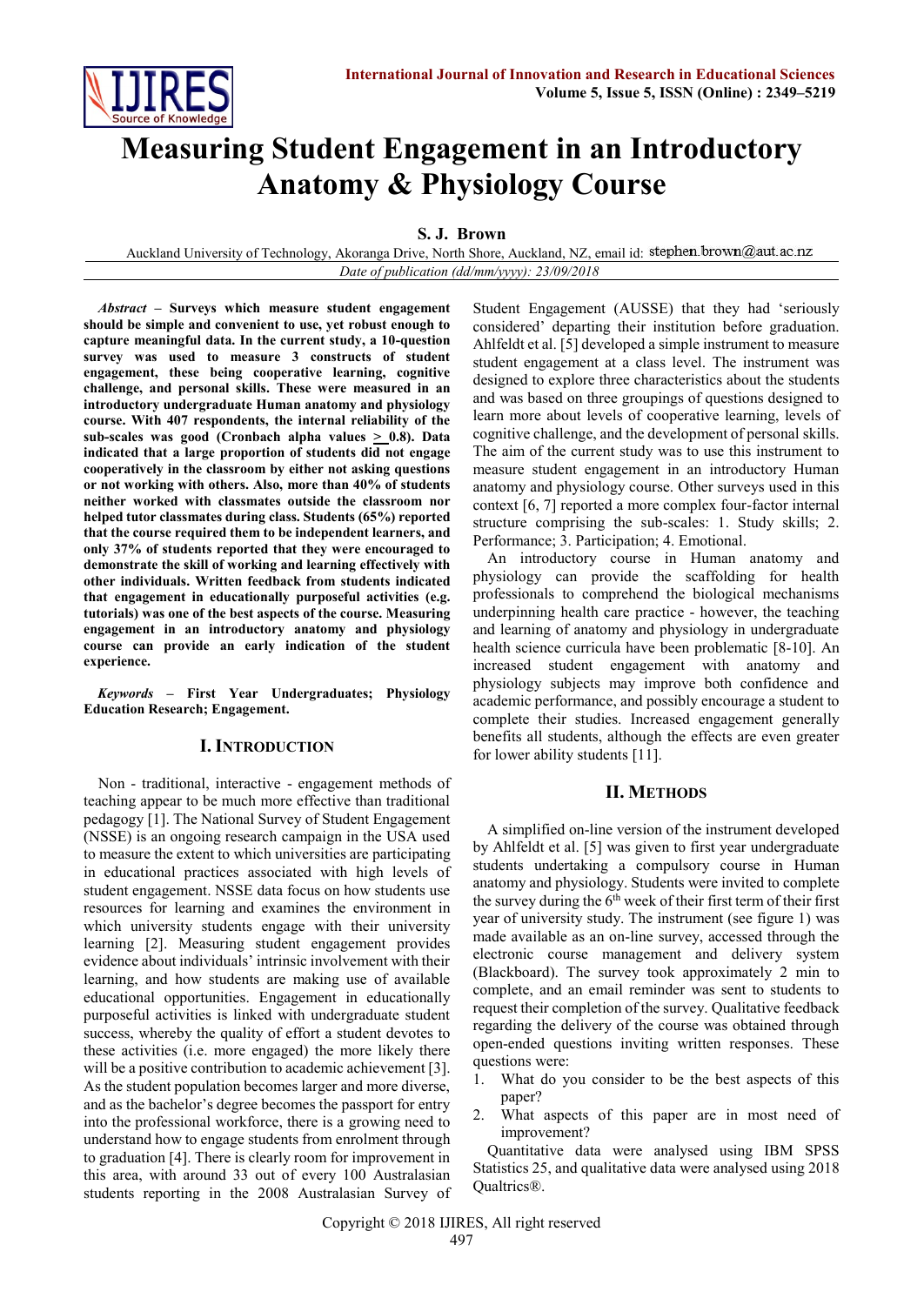

## **International Journal of Innovation and Research in Educational Sciences Volume 5, Issue 5, ISSN (Online) : 2349–5219**

During your class, about how often have you:

1. Asked questions during class or contributed to class discussions.

| None at all | <b>A</b> little | A moderate | A lot | A great deal |
|-------------|-----------------|------------|-------|--------------|
|             |                 |            |       |              |

2. Worked with other students on projects during class time

| A little<br>A moderate | A lot | A great deal |
|------------------------|-------|--------------|
|------------------------|-------|--------------|

3. Worked with classmates outside of class to complete assignments.

| None at all | A little | moderate | A lot | A great deal |
|-------------|----------|----------|-------|--------------|
|-------------|----------|----------|-------|--------------|

4. Tutored or taught the class materials to other students in the class.

| None at all | A little | A moderate | A lot | A great deal |
|-------------|----------|------------|-------|--------------|
|-------------|----------|------------|-------|--------------|

To what extent has this course emphasized the mental activities listed below?

1. Memorizing facts, ideas, or methods from your course so you can repeat them in almost the same form.

| None at all | A little | A moderate<br>amount | A lot | A great deal |
|-------------|----------|----------------------|-------|--------------|
|-------------|----------|----------------------|-------|--------------|

2. Analysing the basic elements of an idea in depth and considering its components.

| None at all | A little | A moderate<br>mount | A lot | A great deal |
|-------------|----------|---------------------|-------|--------------|
|             |          |                     |       |              |

3. Applying theories and/or concepts to practical problems or to new situations. None at all A little A moderate A lot A great deal

To what extent has this course contributed to your

#### knowledge, skills, and personal development in the following ways?

| None at all | A little | A moderate<br>amount                             | A lot | A great deal |
|-------------|----------|--------------------------------------------------|-------|--------------|
|             |          | 2. Working and learning effectively on your own. |       |              |
|             |          |                                                  |       |              |

A moderate None at all A little A lot A great deal

Fig. 1. Student engagement questionnaire. Questions in green measured cooperative learning, questions in blue measured cognitive challenge, and questions in red measured personal skills.

The survey had three sub-scales (as described in the original construction of the survey), and the internal consistencies were calculated using Cronbach's alpha for each sub-scale. This statistic has a range from  $0 - 1$  and indicates the degree to which item scores in a sub-scale correlate with each other and the total score. Cronbach's alpha values close to 1 (the maximum possible) suggest that the items in the sub-scale are each measuring the same construct, whereas values close to zero indicate that the items in the sub-scale are not measuring the same construct. The sub-scales were:

- 1. Cooperative learning (4 items);
- 2. Cognitive challenge (3 items);
- 3. Personal skills (3 items).

## **III. RESULTS**

The survey had 407 respondents (1236 invited to respond, 33 % response rate). The time spent to complete the survey was 2 min. There were 437 (35% response rate) responses to the qualitative feedback questions. Cronbach's alpha values for the three sub-scales were 0.87 and 0.80, and 0.81 for Cooperative learning, Cognitive challenge, and Personal skills, respectively. These values indicated good internal reliability of the sub-scales.



Asked questions during class or contributed to class discussions?





Fig. 2. Responses to questions 1 and 2 in the Cooperative learning sub-scale.

As shown in figure 2, a large proportion of students were not engaging cooperatively in the classroom by either not asking questions or not working with others. This low engagement is supported by the responses to questions 3 and 4 in the survey (data shown in figure 3) whereby more than 40% of students neither worked with classmates outside the classroom nor helped tutor classmates during class.

#### During your class, about how often have you:

Worked with classmates outside of class to complete assignments.



Copyright © 2018 IJIRES, All right reserved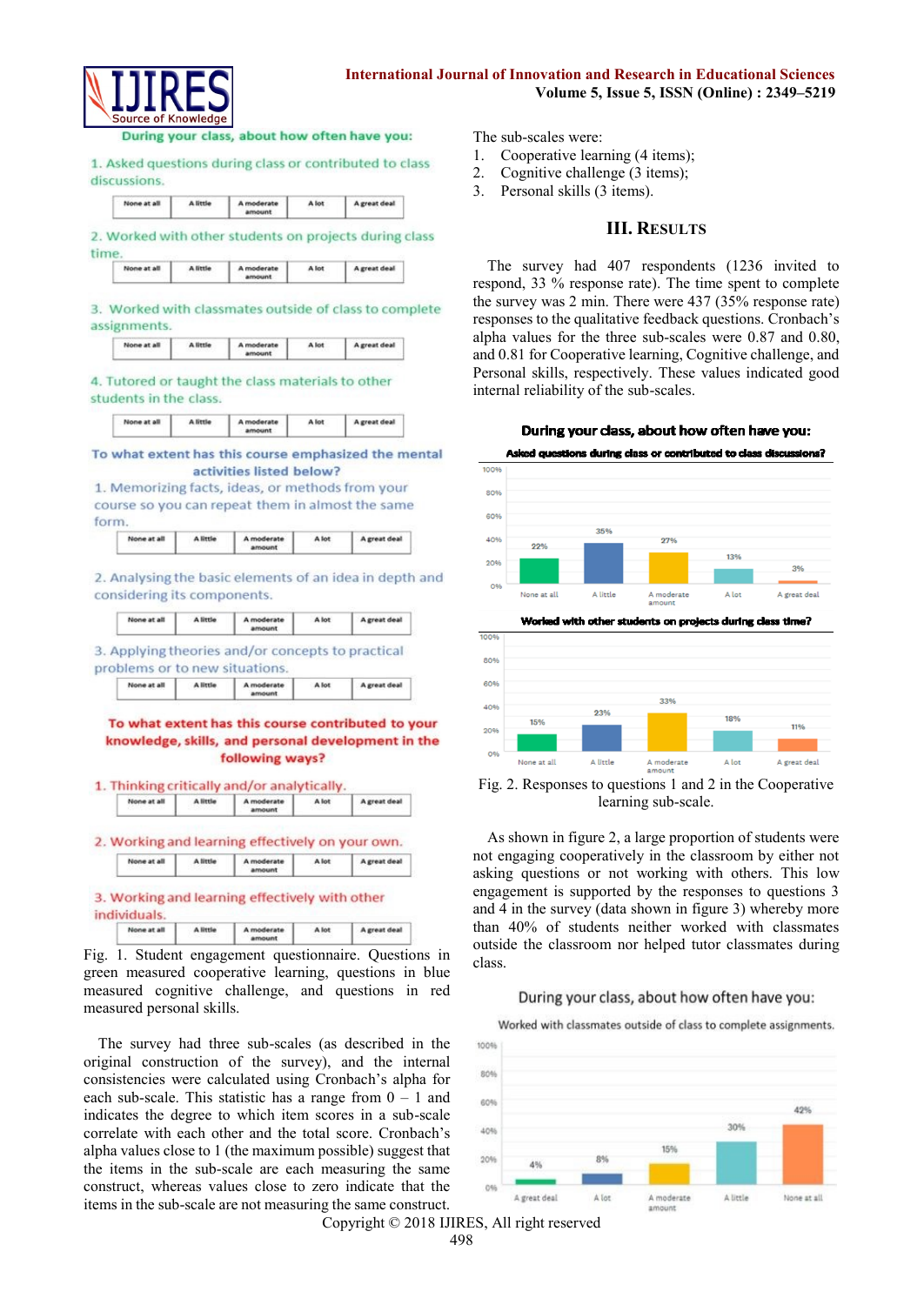

Tutored or taught the class materials to other students in the class.



Fig. 3. Responses to questions 3 and 4 in the Cooperative learning sub-scale.

Data shown in figures 2 and 3 indicated that very few students reported as being engaged in cooperative learning to 'a great deal' with responses being only 3%, 11%, 4%, and 4%.



Fig. 4. Responses to the questions in the Cognitive challenge sub-scale: To what extent has this course emphasized the mental activities listed below? Q1. Memorizing facts, ideas, or methods from your course so you can repeat them in almost the same form – shown in the top chart; Q2. Analysing the basic elements of an idea in depth and considering its components – shown in the middle chart; Q3. Applying theories and / or concepts to practical problems or to new situations – shown in the bottom chart.

Data reported in figure 4 are the responses to questions which comprise the Cognitive challenge sub-scale. Nearly half of responses to the question regarding memorizing facts  $(Q1)$  were either 'a lot'  $(25%)$  or 'a great deal'  $(22%)$ , and over half of the responses to the question regarding analysing the basic elements of an idea (Q2) were either 'a lot' (36%) or 'a great deal' (17%). Responses to the question regarding application of course content were centred around the mid-point of the scale with 37% at 'a moderate amount'. These findings suggest that the level of cognitive challenge in this introductory anatomy and physiology course was about right, but there was some need of improvement regarding the availability of opportunities to apply course content to practical, real-word situations.

Table 1 reports data on the responses to the 3 questions in the sub-scale 'Personal skills'. These data indicated that many students (65%) reported that the course required them to be an independent learner. While this is an important study skill, the course also encouraged personal skills for group learning, but only 37% of students reported that they were encouraged to demonstrate the skill of working and learning effectively with other individuals.

|              | ouoovaiv.          |                |                  |
|--------------|--------------------|----------------|------------------|
|              | Thinking           | Working and    | Working and      |
|              | critically and/ or | learning       | learning         |
|              | analytically       | effectively on | effectively with |
|              |                    | your own       | other            |
|              |                    |                | individuals      |
| A great deal | 13%                | 33%            | 11%              |
|              |                    |                |                  |
| A lot        | 23%                | 32%            | 26%              |
|              |                    |                |                  |
| A moderate   | 32%                | 19%            | 30%              |
| amount       |                    |                |                  |
| A little     | 22%                | 14%            | 20%              |
|              |                    |                |                  |
| None at all  | 10%                | 2%             | 13%              |
|              |                    |                |                  |

| Table 1. Responses to questions in the Personal skills |  |  |
|--------------------------------------------------------|--|--|
| subscale.                                              |  |  |

The open-ended questions returned many comments regarding the structure of the course and individual student experiences of the course. Representative statements regarding positive engagement of students with the course were:

"*The tutors' engagement with the class and hands-on learning was great.*"

"…*I also engaged more with the personalised learning that comes with the tutorials.*"

"*The learning, and the tutorials… they were interactive, engaging, and we were able to see how the body worked*."

All written feedback was used to create two word-clouds, (word frequency >10, increasing size and boldness associated with increased frequency): one for "What were the best aspects of this paper?", and the other for "What aspects of this paper are in most need of improvement?". These are shown in figure 5.

Copyright © 2018 IJIRES, All right reserved 499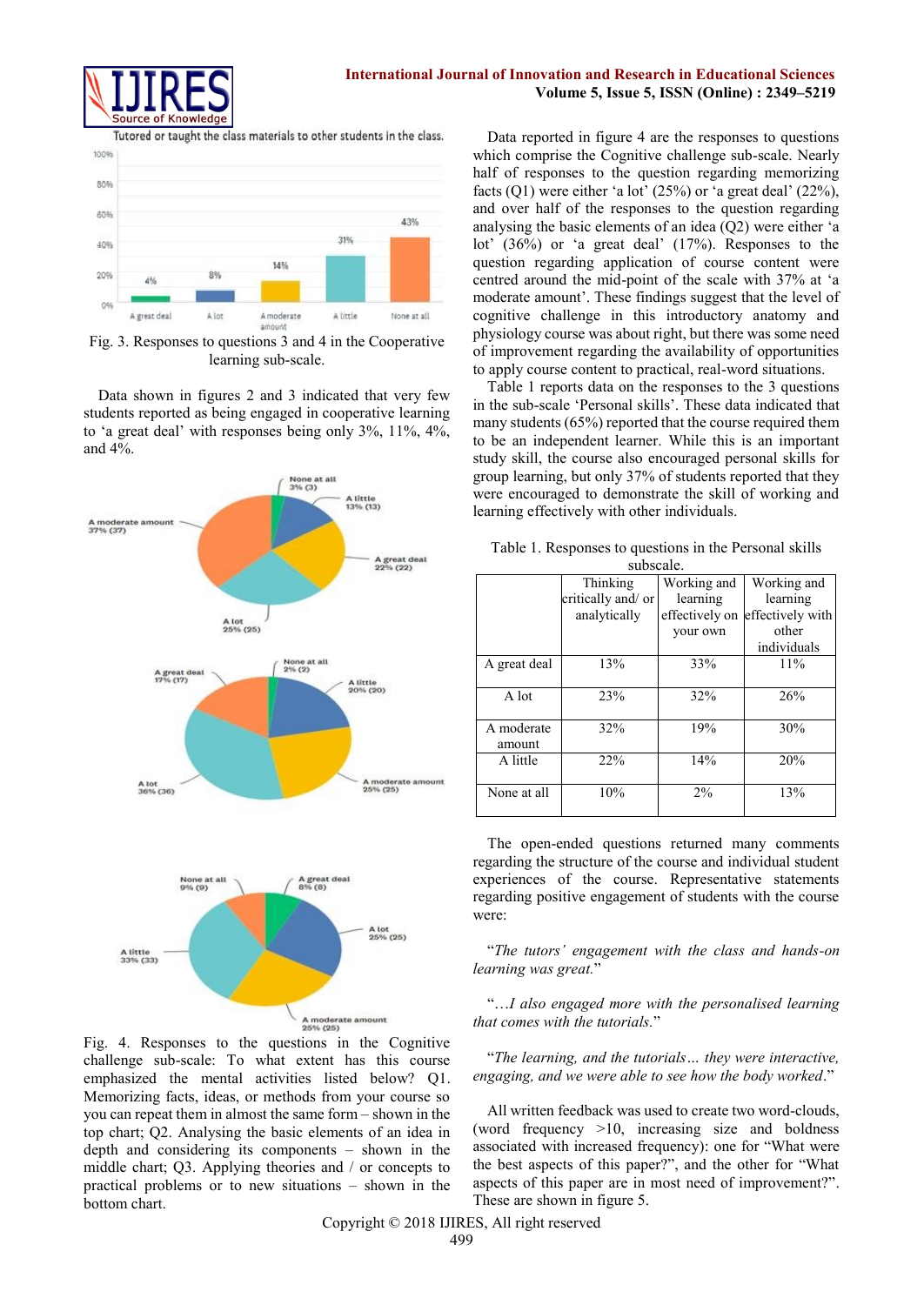

What were the best aspects of this paper?

learning different teaching locuster and the subject camps<br>
about paper clear shock well about paper clear stress deficition and the<br>
mark of the second content and the second second content and the second content<br>
class b learning different teaching having helpful wishing best live good was body Stephen lecturers really made everything understanding

What aspects of this paper are most in need of improvement?



Fig. 5. Word clouds produced from student written feedback.

As shown in figure 5, the interaction with academic staff during delivery of the course generally had a positive effect on the students' experience. The delivery of tutorials was indicated to be both positive and negative, however, the negative (i.e. in most need of improvement) comments were administration issues regarding tutorial timing whereby early morning and evening tutorials were problematic for students.

## **IV. DISCUSSION**

This study uniquely reported the use of a simplified survey to measure aspects of student engagement in a first - year introductory course in Human anatomy and physiology. The findings showed that the 10 - item questionnaire can be used to quantify three components of engagement, and each of these sub - scales had good internal consistency. Qualitative findings indicated that positive, professional relationships with academic staff helped to promote student engagement.

The relationship between student engagement and conceptual understanding of subject-matter is important, after all, practices which increase student engagement but detract from learning are counterproductive in education [12]. A limitation of the current study was that student academic grade was not collected simultaneously with the engagement data. A criterium stipulated by the Ethics committee was that all data remained anonymous. It is necessary to develop good standardized engagement survey instruments for use in all subject areas (including anatomy and physiology), however, developing such tests is a difficult and time-consuming task. Until such tests are developed, instruments like the one used in the current study may prove useful in measuring student engagement.

Engagement with a course is beneficial to the student experience at university, however, the correlation between engagement and academic performance may be weak [6]. A student may be disengaged with the course but score well on academic tests, and equally, an engaged student may perform poorly on academic tests. This correlation may be even weaker in large multi-disciplinary cohorts studying a course in which the content may appear to be outside the core content of a named pathway (for example, undergraduate nurses studying physiology). Therefore, the need to measure course engagement is as relevant in these types of courses as it is in smaller, specific courses.

Student engagement could be increased with more regular contact with other students, and with professional contact with staff. Students have previously reported that regular contact with peers was encouraging, motivational, and positively contributed to their sense of belonging [13]. An introductory course in anatomy and physiology may well benefit from multiple and diverse opportunities to engage students in learning experiences, rather than focus on content delivery.

To be engaged with a first-year curriculum, students need to acquire the academic skills and literacies needed to be independent in their learning [14]. Introductory courses should be designed to support student engagement with learning environments through intentional integration and sequencing of knowledge [15]. The personal skills subscale in the survey used in the current study may capture a student's deficiencies in appropriate study skills required for meaningful engagement. It is much more likely that a student who is competent in their study skills is more likely to be an engaged learner [16]. Providing support for the attainment of study skills, and appropriate preparation programmes which help to clarify academic expectations will likely increase student engagement.

Measuring student engagement is of national importance as it provides evidence about individuals' intrinsic involvement with their learning and the extent to which they are making use of available educational opportunities. Student engagement reflects a student's involvement with activities and conditions that are likely to generate high quality learning [17], and increased engagement will contribute to positive learning outcomes. The NSSE [2] and the AUSSE [18] are examples of survey instruments which measure both academic and institutional engagement. However, the current study focussed on course engagement, and not institutional engagement. This focus is meaningful as it is the course which provides a conduit for the interaction between academic staff and students to achieve learning objectives. Also, the survey used in this study is more convenient to administer than both AUSSE and the NSSE, making it more suitable for regular and frequent use in class settings.